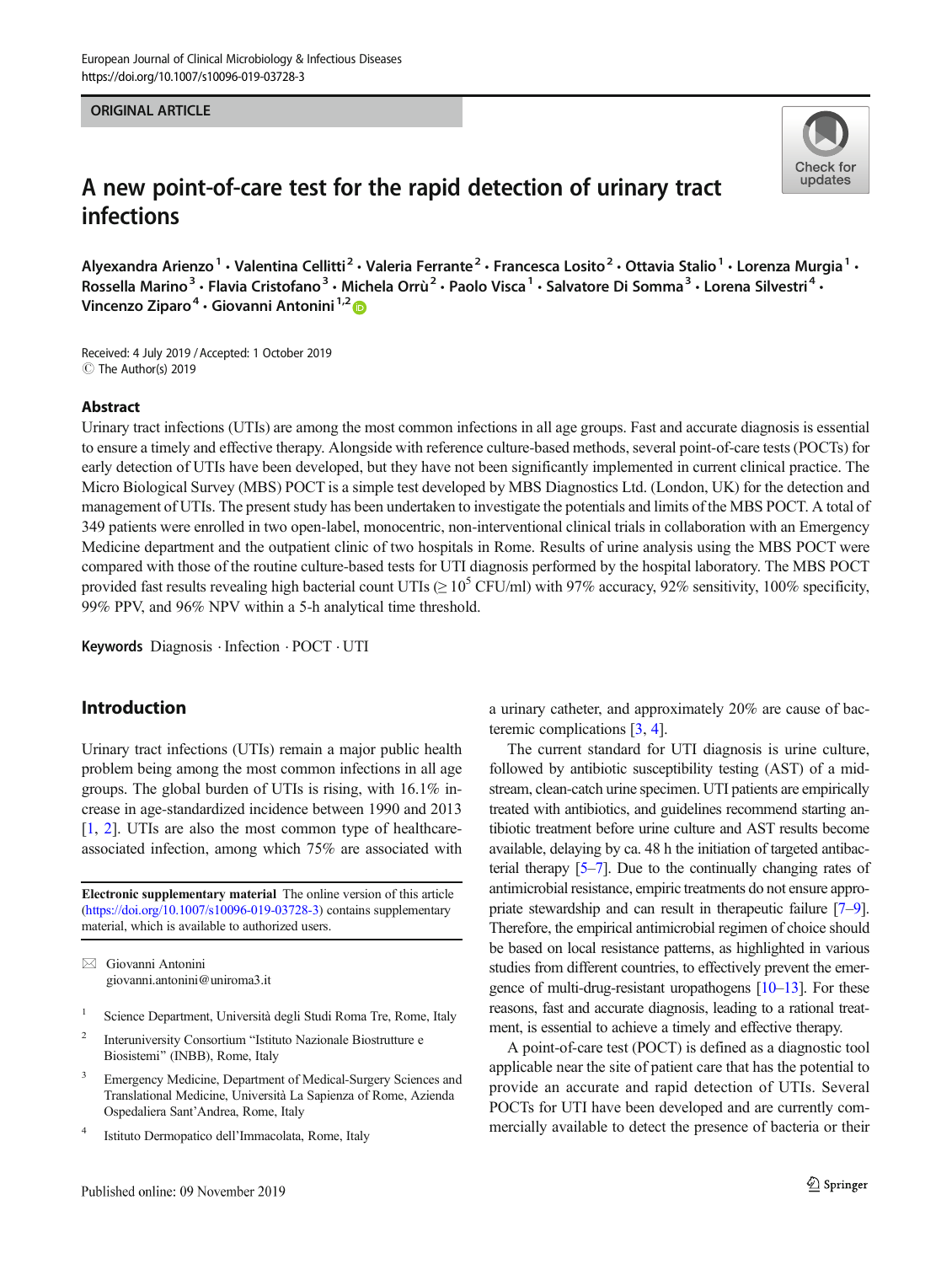activity in urine samples, including both culture-based and enzymatic assays, also in automated format [\[14](#page-6-0)–[18](#page-7-0)].

The Micro Biological Survey (MBS) POCT is a simple test developed by MBS Diagnostics Ltd. (London, UK) for the management of UTIs [\[19,](#page-7-0) [20\]](#page-7-0) (Fig. S1 in Supplementary material). It is a culture-based device that allows semiquantitative assessment of viable bacteria concentration. Different from other culture-based methods, it measures the enzymatic activity associated with bacterial metabolism, allowing results to be obtained in short time (ca. 5 h).

Performance characteristics of the MBS POCT have preliminarily been investigated in a first prospective diagnostic accuracy evaluation study [[21](#page-7-0)]. A comparative outcome analysis between MBS POCT and reference tests (urine culture and urinalysis, i.e., macroscopic and microscopic examination of urine sediment) was performed, showing that the MBS POCT could detect a suspected UTI within 5 h with high accuracy (90.2%), sensitivity (91.2%), and specificity (89.8%).

Even considering such promising results, more information concerning potentials and limitations of the method was needed. To this purpose, two trials have been undertaken with the following aims: (i) broaden the preliminary results obtained in the first study and (ii) investigate the cases of discordance between MBS POCT and urine culture reference method, with the aim of pointing out strengths and weaknesses of the MBS POCT. The trials have been conducted between 2015 and 2017 in two different clinical settings in Rome: the Emergency Department of BAzienda Ospedaliera Sant'Andrea^ (AOSA) enrolling patients with a severe clinical picture and the outpatient clinic of "Istituto" Dermopatico dell'Immacolata^ (IDI) enrolling community patients enquiring urine culture for either routine screening (e.g., pregnant women) or clinical suspicion of UTI. These two trials gave the opportunity to broaden the diversity and number of tested patients compared to the first clinical trial [\[21\]](#page-7-0), highlighting the good performance of the MBS POCT.

## Materials and methods

#### Study design

A total of 349 patients were enrolled in two open-label, monocentric, non-interventional clinical trials in collaboration with the Department of Emergency Medicine at AOSA, Rome, and the outpatient clinic at IDI, Rome; 101 and 248 patients respectively were enrolled in the two studies.

Enrollment criteria differed between the two trials, due to the different characteristics of patient attending the two hospitals. Patients admitted at AOSA were enrolled between November 2015 and July 2016. Criteria for enrollment were age > 18 years, clinical suspicion of UTI including dysuria or acute suprapubic pain and/or costovertebral tenderness or fever and/or cloudy appearance and/or abnormal color of urine,

and/or the presence of a catheter left in place for more than 72 h  $[21]$  $[21]$  $[21]$ . Outpatients aged  $> 18$  enquiring for urine culture were enrolled at IDI from May to December 2017.

Prior to study participation, each patient was asked to read carefully through the patient information sheet and sign the informed consent. Approval of both studies was obtained on 14 Jan 2013 from the Ethical Committee of AOSA and on 25 May 2017 from the Ethical Committee of IDI, constituted according to DM 12 May 2006 following Good Clinical Practice. The authorization was given based on the declaration that the patients were duly informed and consenting. In both trials, the MBS POCT results did not imply any change in the normal diagnostic and therapeutic procedures.

#### Urine collection

Midstream urine samples or catheter specimens were collected at AOSA hospital 2–4 h after the last void and kept at 4 °C for maximum 2 h prior to analysis. Urine samples at IDI hospital were provided by patients following self-sampling of first morning midstream clean-catch urine specimens [\[22\]](#page-7-0). After collection, samples were split into three fractions: one was immediately used for bacterial load assessment with the MBS POCT; one was cultured by the hospital laboratory within half an hour; the last one was split into 1 ml aliquots, each transferred into a 2-ml sterile tube and frozen at − 80 °C after supplementation with 15% (vol/vol) glycerol until eventually used for verification analysis.

#### Hospital laboratory tests

Urine culture was the reference method used in both hospitals. Urine cultures were performed by the local microbiology laboratory according to Good Laboratory Practice's guidelines: 0.010 ml of undiluted and 100-fold diluted urine samples were streaked onto blood agar and BD™ CHROMagar™ Orientation Medium (Becton Dickinson GmbH, Heidelberg, DE) plates using a calibrated loop. Colony counts were performed after at least 24-h incubation at 37 °C. After colony counting, positive results were defined by the presence of  $\geq$  $10<sup>5</sup>$  colony-forming units (CFU)/ml.

Bacterial identification and antibiogram were performed using the VITEK® MS and VITEK® 2 systems (BioMérieux Italia S.p.a., Florence, Italy) with 64-well cartridges for antibiotic susceptibility testing (AST) according to the CLSI recommendations [\[23\]](#page-7-0).

# Bacterial load assessment in urine samples using the MBS POCT

The MBS POCT device is a colorimetric test designed to be used at the patient's bedside. The test is computer-managed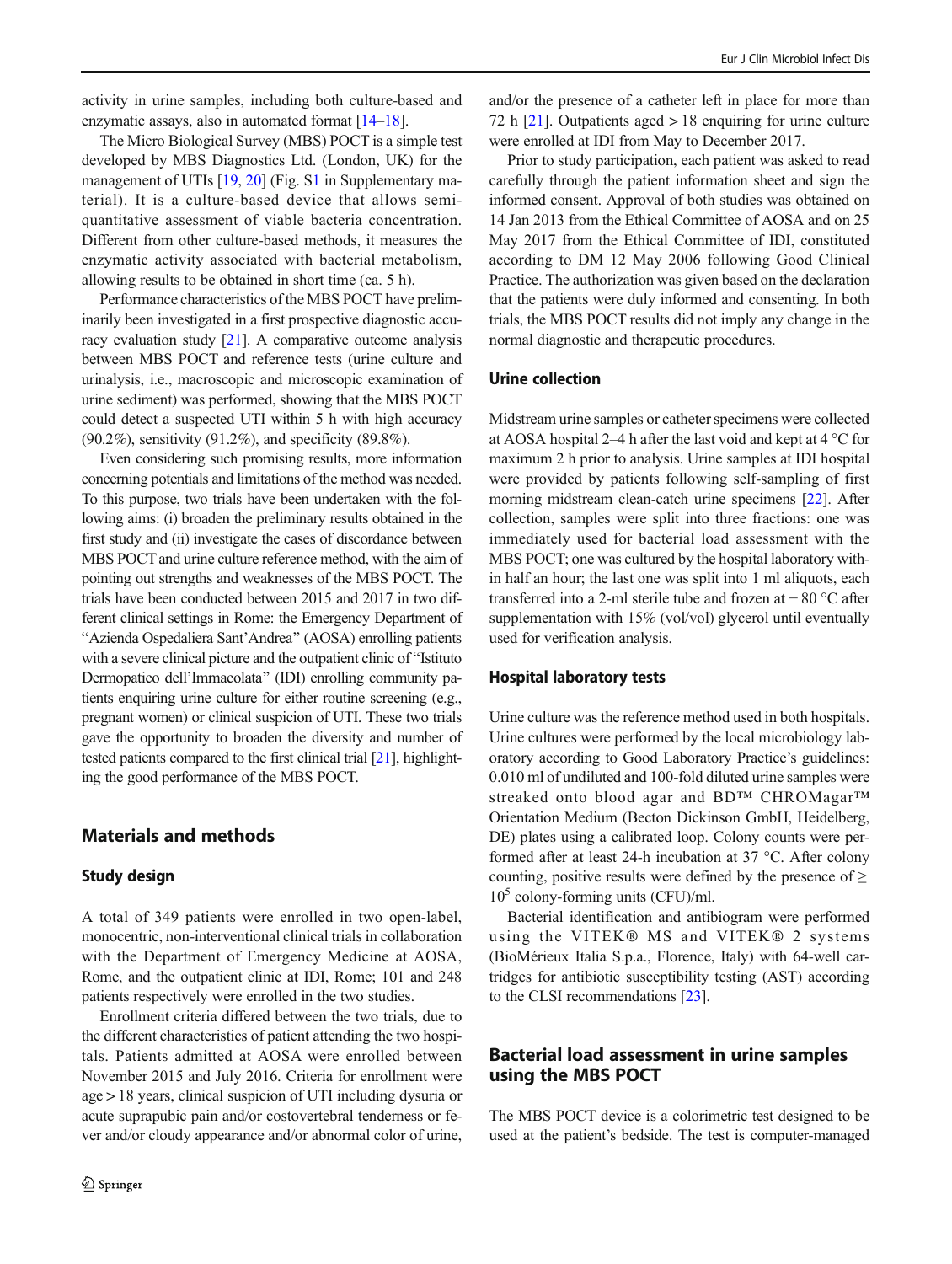and can be battery powered. It provides specific disposable vials for the detection and quantification of bacteria, which contain a non-selective growth medium called Urine Bacterial Quantification (UBQ) required for analysis. The MBS UBQ vials were produced in compliance with requirements set forth in the EU In Vitro Diagnostic Directive. Three independent production batches of UBQ vials were used throughout the first trial, while two more were used in the second trial.

According to the MBS method, each 1-ml urine sample is manually transferred in a UBQ vial using a disposable, graduated, sterile plastic pipette immediately after urine collection. Bacteriuria is automatically detected upon blue to yellow color change of the medium in the reaction vial during time. Criteria for definition of positive and negative results followed results of previous in vitro studies on artificially contaminated urine samples [\[19\]](#page-7-0), later confirmed by results from the first clinical trial [[21\]](#page-7-0), meaning color change within 5.24 h indicated positivity while slower color change or no color change within analytical timeframe (24 h) indicated negativity. Vials were incubated in the MBS Multireader, which automatically detects the time for color change, at 37 °C. Analyses were performed in duplicate.

## Ex-post verification for bacterial load assessment in urine samples using the MBS POCT

In case of discordance between the urine culture (reference method) results obtained by the hospital laboratory and the MBS POCT results, a verification analysis was performed by personnel of the Microbiology Laboratory of the Science Department, Roma Tre University, Rome, within 2 days from sampling to investigate the source of discordance. Analyses were repeated with both the reference method and the MBS method using urine samples aliquots that had been stored at − 80 °C. Freezing of urine samples did not affect significantly their bacterial load, since no significant decrease of bacterial concentration was observed for frozen samples through 7 days. This trend was observed coherently both using the reference method and the MBS method (data not shown).

Verification analysis of results was performed with the reference method plating 0.010 ml of urine onto non-selective media, including blood agar, CHROM agar, and trypticase soy agar. Colony counting was performed after at least 24-h incubation at 37 °C. Positive results were defined by the presence of  $\geq 10^5$  CFU/ml. Positive samples were processed for bacterial identification according to morphology, staining, and biochemical properties of the isolates. Verification analysis of results was performed with the MBS method according to the protocol described above.

In case of concordance between the results obtained with both methods, no further analyses were performed and data was used to carry out statistical analysis. In case of discordance, two possible scenarios were considered (i) when the MBS POCT confirmed a positive result and verification culture showed the absence of a significant bacterial load, the MBS POCT results were definitively considered false positive, and (ii) when the MBS POCT confirmed a negative result and culture showed the presence of a significant bacterial load, results were definitively considered false negative.

#### Detection of RAA in urine samples

The residual antimicrobial activity (RAA) test was performed for all discordant samples to check for the presence of antibiotics in urine samples. The detection of residual antibacterial activity was performed using the Bacillus subtilis agar disc-diffusion test [\[24](#page-7-0)]. An overnight culture of *Bacillus subtilis* ATCC 6051 was plated on a Mueller-Hinton agar dish. A 13 mm sterile filter paper disk was soaked into the urine sample using sterile forceps and, after the excess liquid was eliminated, the disk was poured on the seeded dish. A positive control (disk containing 10 μg ampicillin) and a negative control (blank disk soaked with sterile saline) were also placed on the agar surface. The plates were incubated at 37 °C for 24 h. The presence of a inhibition halo surrounding the disk soaked in urine similar to that observed around the control antibiotic disk was suggestive of the presence of antibiotic activity in urine.

#### Diagnostic accuracy evaluation of the MBS POCT

After the verification step, the final results of the MBS POCT were compared with results of the reference urine culture test. Performance characteristics were evaluated by the receiver operating characteristic (ROC) analysis, using the statistical software MedCalc (Windows version 15.0, MedCalc soft-ware, Ostend, Belgium) [[25\]](#page-7-0). This analysis is used to determine the validity of a diagnostic test and to define the optimal cut off limit. The area under the ROC curve (AUC) is a measure of how well a parameter can distinguish between two diagnostic groups, i.e., in this investigation, patients with and without a UTI. An area under the curve equal to 1 is that of a test displaying 100% sensitivity and 100% specificity [\[26,](#page-7-0) [27\]](#page-7-0).

### Results

#### Patient characteristics

The 101 patients attending AOSA Emergency Medicine Department had the following characteristics: 56 (55%) women, 45 (45%) men; mean age 78 years (range 44–96); 79 (78%) catheterized; 77 (76%) were admitted with an ongoing antibiotic therapy and the most frequently used antibiotics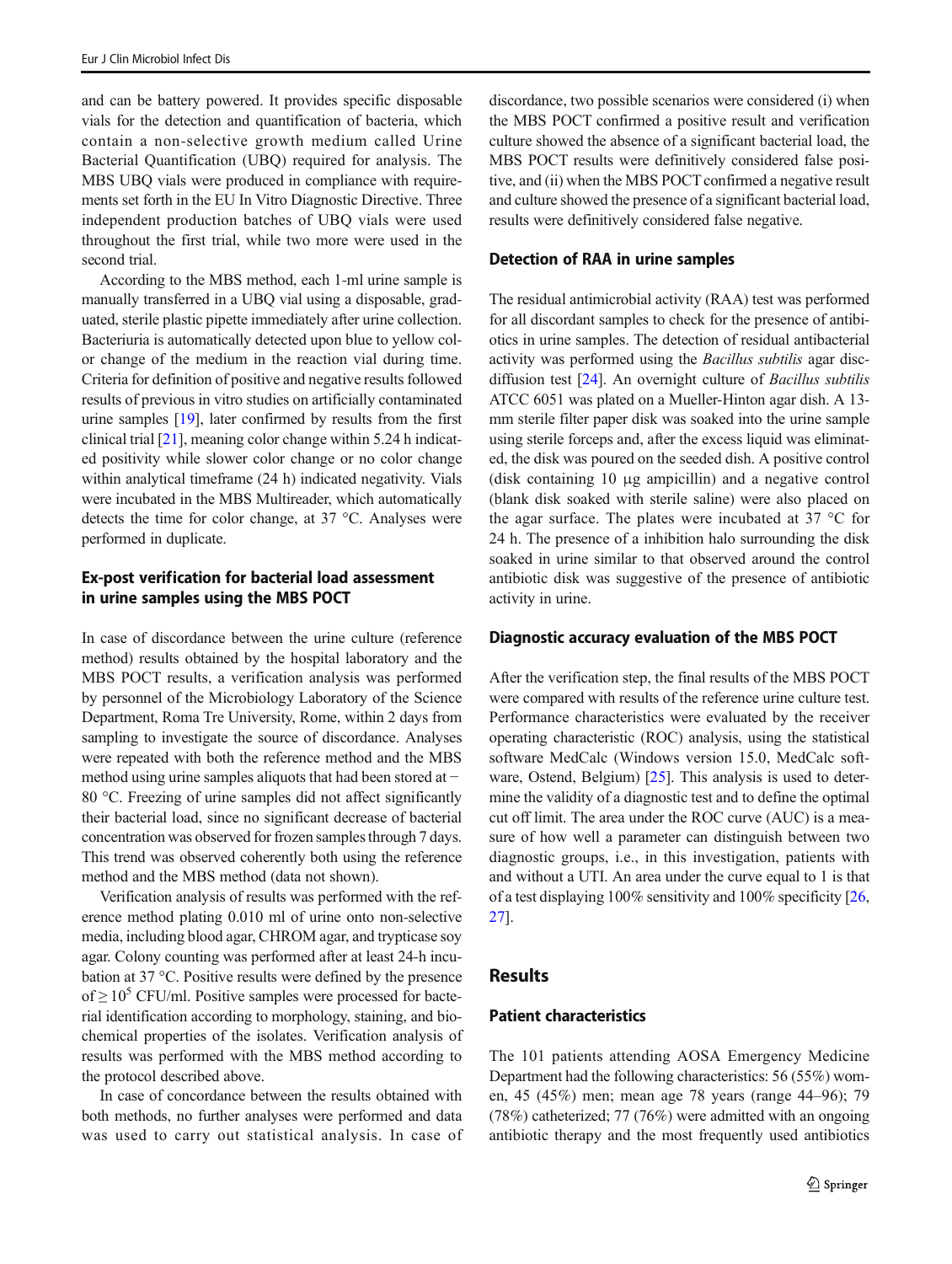were piperacillin-tazobactam (34%), ciprofloxacin (26%) levofloxacin (21%), and cefotaxime (14%), seldom used in combination with other drugs. The 248 outpatients attending the IDI displayed the following characteristics: 173 (70%) women, 75 (30%) men; mean age 65 years (range 18–93); six (2%) catheterized. Of the patients enrolled for the study, only three (1%) were admitted with an ongoing antibiotic therapy.

#### Urine culture results

Urine culture routinely performed by hospital laboratories yielded 124 positive results and 220 negative results. Urine culture was not available in three cases, and thus, data from those patients were not included in the statistical analysis. Polymicrobial infections accounted for 21 cases (8%). Bacterial isolates were *Escherichia coli* ( $n = 20$ ), *Enterococcus* faecalis ( $n = 16$ ), Pseudomonas aeruginosa ( $n = 7$ ), Klebsiella pneumoniae  $(n=5)$ , Proteus mirabilis  $(n=5)$ , Enterococcus faecium  $(n=2)$ , Klebsiella oxytoca  $(n=2)$ , Achromobacter xylosoxidans ( $n = 1$ ), Enterobacter cloacae ( $n = 1$ ), Morganella morganii  $(n = 1)$ , Staphylococcus aureus  $(n = 1)$ , and Citrobacter freundii  $(n = 1)$ . The most common polymicrobic associations involved E. coli and E. faecalis  $(n = 7)$ .

Culture-positive results were obtained from 17 out of 77 urine samples from patients undergoing antibiotic therapy (22%), and from 107 out of 267 samples from patients untreated with antibiotics (40%).

#### MBS POCT results

A positive result (median 2.0275, 95% CI 1.7800 to 2.2388) was obtained for 114 out of 344 samples analyzed (33%). The average time for color change of positive samples was 2.03 h (range 0.66–5.24 h). No color change was observed for 85 urine samples, while for 145 samples, a color change was observed between 5.25 and 26 h, and thus reported as negative. MBS POCT-positive results were obtained from 13 out of 77 urine samples from patients undergoing antibiotic therapy (17%), and from 101 out of 267 urine samples from patients untreated with antibiotics (38%). Two urine samples displayed evident macro hematuria which interfered with MBS Multireader measurements. Therefore, the MBS POCT was considered not applicable and the two samples were discarded.

#### Diagnostic accuracy of the MBS POCT

Discordance between the results obtained with the reference culture method and the MBS POCT was observed for 19 urine samples out of 344 analyzed (6%). Ex-post verification was therefore carried out on frozen urine samples. Definitive results for all samples following the verification analyses, with

the exclusion of two samples with macrohematuria and three samples lacking urine culture results, are summarized in Table 1. Sensitivity, specificity, and positive and negative predictive values of the MBS POCT were 92%, 100%, 99%, and 96%, respectively.

To assess the diagnostic accuracy and optimize the incubation time of the MBS POCT, ROC analysis was performed considering the final results obtained after verification analyses. A total of 344 samples were included in the analysis. Quantitative results, in terms of time taken for the vials to change color, were compared to those of urine culture (either positive or negative). Upon ROC curve analysis, the AUC of the MBS POCT was 0.987 (95% CI 0.973 to 1.000) (Fig. [1\)](#page-4-0), and the associated criterion was 5.24 h. In addition, it should be underlined that almost 50% of culture-confirmed infections were detected within 2 h by the MBS POCT (Fig. [2\)](#page-4-0).

Further analysis of discordant cases highlighted an intermediate time zone, ranging from 5.25 to 7 h, which included most of the discordant results. Such intermediate zone is critical, as it comprises samples with borderline bacterial load (around  $10^5$  CFU/ml). Therefore, further concordance analysis was performed by combining MBS POCT results for color change times  $\leq 5.24$  $\leq 5.24$  $\leq 5.24$  h and  $\geq 7$  h (Table 2). Sensitivity and specificity considering the combined dataset were 98% and 100%, respectively, whereas positive and negative predictive values reached 100% and 99% respectively. The AUC obtained from the ROC analysis performed on this dataset was 0.992 (95% CI 0.979 to 1.000), and the associated criterion was again 5.24 h (Fig. [3](#page-5-0)). Categorization of MBS POCT results for cut-off values of 5.24 and 7 h are shown in Fig. [4.](#page-5-0)

## **Discussion**

In this work, the diagnostic accuracy of the MBS POCT was investigated in different clinical settings in order to highlight the potential benefits and limits of the new method in comparison with conventional urine culture, considered as the gold standard. Different patient cohorts were investigated, i.e., a population of elderly patients admitted to the hospital with

Table 1 Summary of definitive results obtained upon verification by urine culture and MBS POCT analysis (dataset from 344 samples)

|                             | Urine culture (cut-off $10^5$ CFU/ml) |          |          |         |  |
|-----------------------------|---------------------------------------|----------|----------|---------|--|
|                             |                                       | Positive | Negative | Total   |  |
| MBS POCT (cut-off $5.24$ h) | Positive                              | 113      |          | 114     |  |
|                             | Negative                              | 10       | 220      | 230     |  |
|                             | Total                                 | 123      | 221      | $344^a$ |  |

<sup>a</sup> Two samples with macro hematuria and three lacking urine culture were excluded from the analysis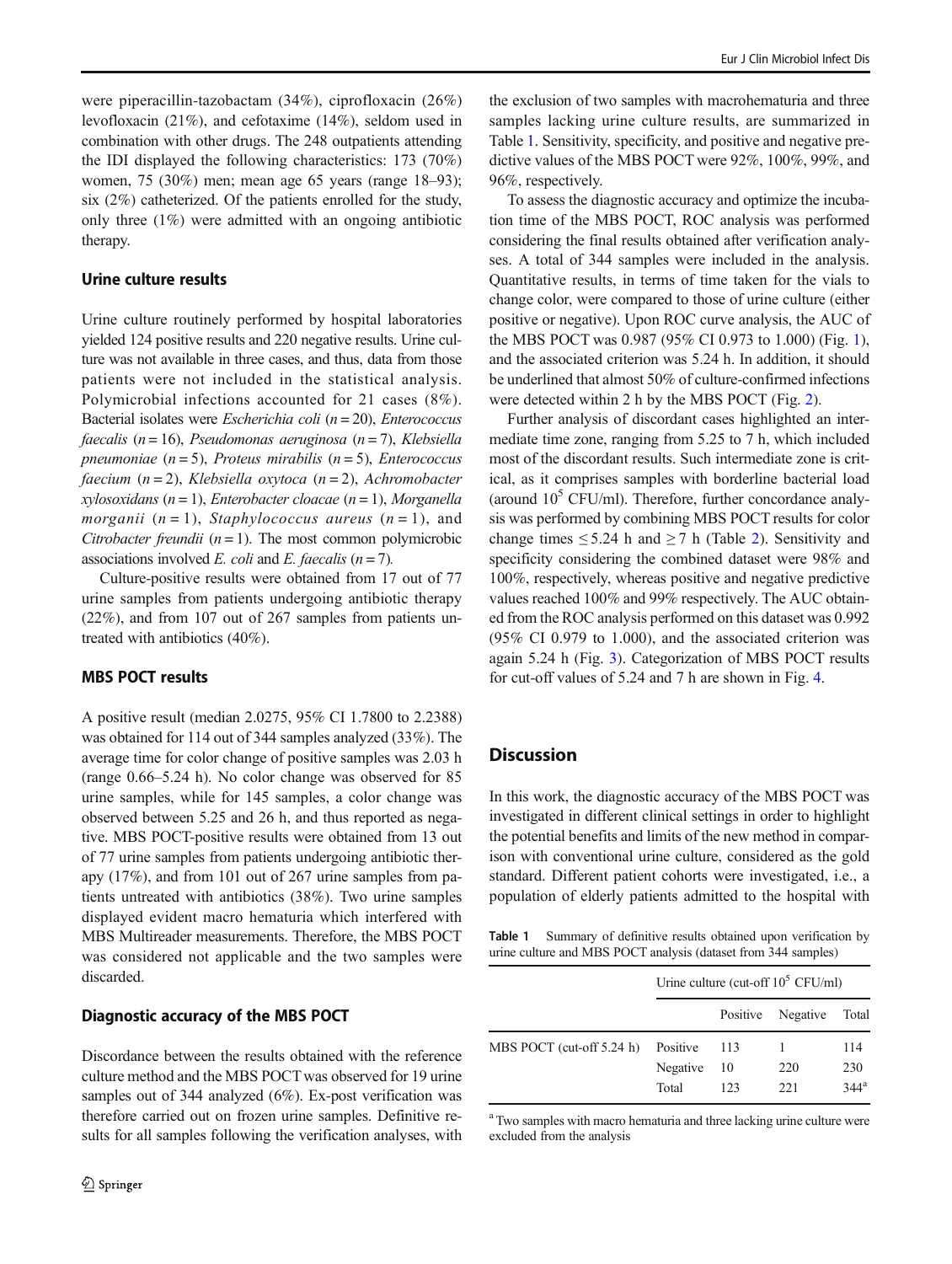<span id="page-4-0"></span>

Fig. 1 ROC analysis of MBS POCT results  $(n = 344)$ . The ROC curve shows an AUC =  $0.987$  with 95% confidence interval from 0.973 to 1.000 (dotted line)

underlying disease, often catheterized or undergoing antibiotic therapy (AOSA hospital), together with a cohort of outpatients enquiring for urine microbiological analysis, hence younger, non-catheterized, and without ongoing antibiotic treatment (IDI hospital). This offered the opportunity to define the MBS POCT performance in different clinical frameworks.

Results reported in this study reveal an overall high accuracy, sensitivity, and specificity of the MBS POCT. ROC assessment of the MBS POCT revealed 97% accuracy, and the associated criterion was 5.24 h, coherent with a preliminary study [\[21\]](#page-7-0). Moreover, faster response (2 h) was observed for nearly 50% of culture-confirmed UTIs, coherent with the basic principle of the method that implies a reverse correlation between the time of response and the bacterial load in the sample [\[28](#page-7-0), [29](#page-7-0)]. UTI is the main cause of sepsis in nearly 30% of all septic patients [[30\]](#page-7-0), particularly in the elderly population [[31](#page-7-0)]. This type of patients predominated in the

Table 2 Summary of definitive results obtained upon verification by urine culture and MBS POCT analysis considering samples showing color change  $\leq$  5.24 h and  $\geq$  7 h (dataset from 303 samples)

|                           | Urine culture (cut-off $10^5$ CFU/ml) |                |          |                  |  |
|---------------------------|---------------------------------------|----------------|----------|------------------|--|
|                           |                                       | Positive       | Negative | Total            |  |
| MBS POCT (cut-off 5.24 h) | Positive                              | 113            | $\theta$ | 113              |  |
|                           | Negative                              | $\overline{2}$ | 188      | 190              |  |
|                           | Total                                 | 115            | 188      | 303 <sup>a</sup> |  |

<sup>a</sup> Two samples with macro hematuria and three lacking urine culture were excluded from the analysis

Emergency Medicine Department of AOSA; this clinical setting would certainly benefit from a diagnostic tool for early UTI diagnosis, possibly flanking the very first intervention in the "golden hour."

By comparison with the "golden standard," MBS POCT true positive and true negative results were mostly comprised within two categories: color change occurring within 5.24 h and after 7 h, respectively. This was confirmed by ROC analysis, which showed very high sensitivity and specificity values (98% and 100% respectively), and 99% accuracy for the above categories. Urines from 41 patients out of 344 (12%) did not fall within these categories, showing vial color change between 5.25 and 7 h. These patients showed a borderline bacterial load, as inferred from viable counts between  $10^4$  and  $10^5$  CFU/ml in reference urine culture (Table S1 in Supplementary material); setting clear thresholds in these cases is difficult, so that MBS POCT results are uncertain. Irrespective of the analytical method, UTI diagnosis in such patients must be supported by objective examination, taking into account patient symptoms and clinical picture.



Time for MBS vials color change (hours)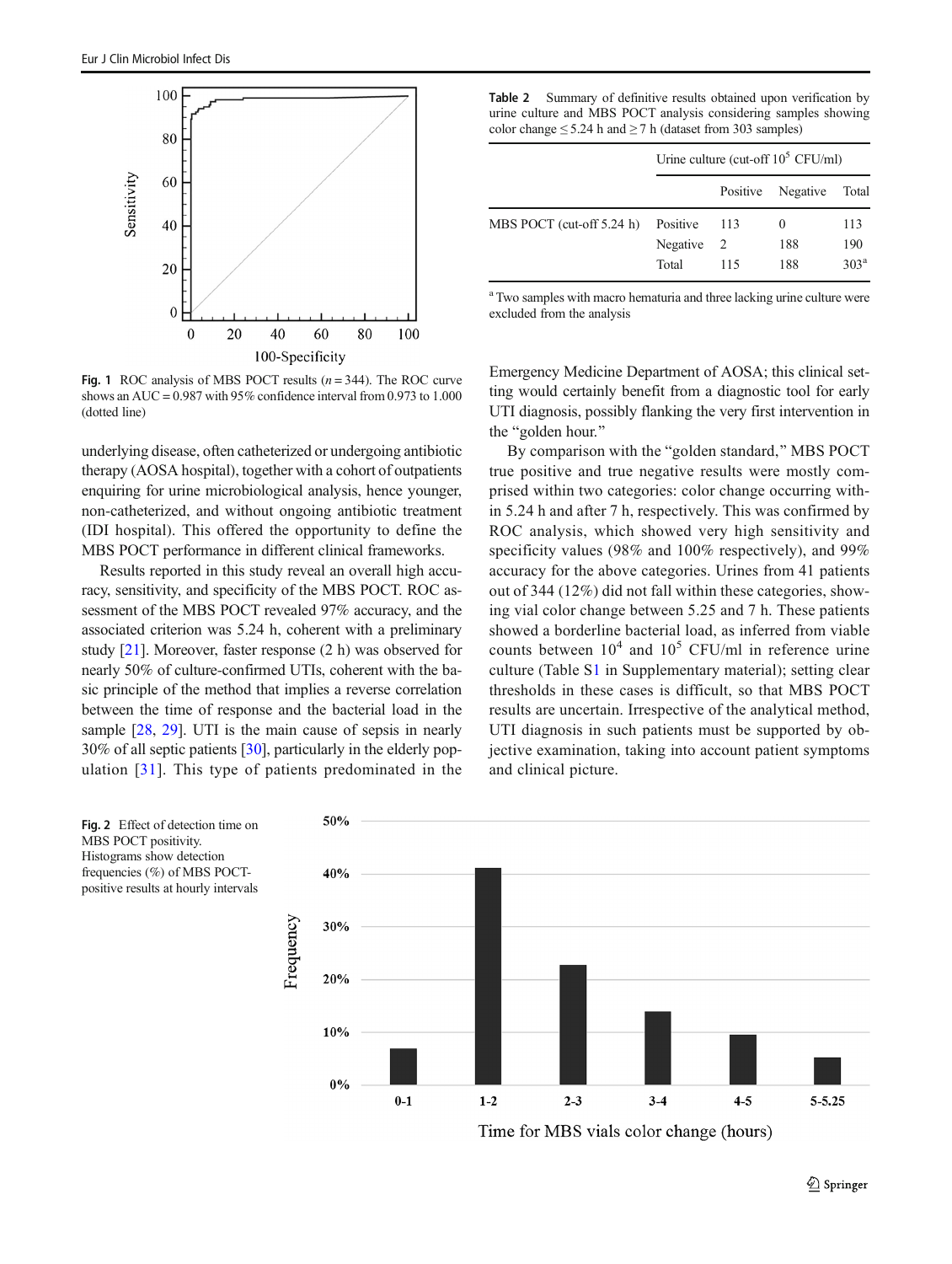<span id="page-5-0"></span>

Fig. 3 ROC analysis of MBS POCT results  $(n = 303)$ . The ROC curve shows an AUC =  $0.992$  with 95% confidence interval from 0.979 to 1.000 (dotted line)

MBS POCT results could be of guidance for patient management. For instance, antibiogram and treatment should be secured for patients falling in the  $\leq 5.24$  h category, as opposed to patients falling in the  $> 7$  h category in which UTI could be ruled out. Of note, monitoring of vials which do not change color within 5.24 h should not be discontinued until 7 h, in order to detect slow-growing bacteria and virtually low bacterial load  $(< 10^5$  CFU/ml), as this could be significant for some categories of patients. Indeed, the bacterial concentration threshold should be set taking into account patient's age, sex, and clinical picture [\[32\]](#page-7-0). As important as positive predictive value, MBS POCT showed a high negative predictive value (96%), being able to rule out culture-negative patients. As a whole, results obtained in this study have



Fig. 4 Dot plot analysis of MBS POCT results  $(n = 344)$ . Distribution of positive and negative results with a threshold limit of 5.24 h (sensibility 91.9%, specificity 99.5%). Lines denote the threshold limits, defining three categories: negative (vial color change > 7 h), uncertain (vial color change between 5.25 and 7 h), positive (vial color change  $\leq$  5.24 h)

highlighted the robustness of the MBS POCT for the detection of suspected UTIs and suggest how its rapidity, simplicity, and user-friendliness could represent key advantages for the clinical management of patients before a UTI is confirmed by culture-based laboratory methods. By comparison with available devices for UTI detection [\[33](#page-7-0)–[37\]](#page-7-0), it appears that the MBS POCT could place well among other culture-based devices thanks to its ability to combine short analytical time and high accuracy.

This work also highlights few limitations of the MBS POCT, which appear inherent with the analytical principles of the method. First, since bacterial growth is detected through a colorimetric assay, in the presence of a heavy hematuria, vial color change is biased by the color of the sample, impairing signal detection. This condition is, however, rarely observed in uncomplicated UTIs and was found in our trials in only two cases (0.6%), due to the particular population enrolled in the AOSA study. Furthermore, since the method measures the metabolic activity of bacteria, ongoing antibiotic therapy, hence the presence of antibiotics in urine, affects the viability and/or the metabolic state of bacteria in the sample. This particular condition has been observed in only one case (0.3%). In this case, antibiotic therapy was administered shortly before urine sampling and the infecting bacteria were susceptible. It should be taken into account that urine samples are 10-fold diluted in the MBS POCT, and this can cause significant antibiotic carryover, as opposed to agar plate counting. This situation could have some intriguing clinical implications: when information on ongoing antibiotic therapy is available for a patient, a negative MBS POCT result is suggestive of no infection in urine or successful therapy, while a positive result should warn the clinician about the possible failure of ongoing therapy.

On a different note, setting thresholds for significant UTI is challenging, and the clinical value of a unique  $10^5$  CFU/ml cutoff concentration has been questioned. A major concern is the underestimation of infections that could arise from this approach, since low urinary bacterial counts may hold clinical significance in particularly vulnerable categories of patients [\[38](#page-7-0)]. Low bacterial counts  $(10^2 \text{ CFU/ml})$  can be significant depending on the bacterial agent and patient clinical picture [\[39](#page-7-0)], but these infections are usually untreated, though they can degenerate into high-count UTIs in a few days [[40\]](#page-7-0). On this basis, the MBS POCT has some limitations, in that the detection of low-count bacteriuria  $(< 10<sup>4</sup> CFU/ml)$  is not compatible with the rapidity of the test (i.e., detection time  $<$  7 h). Indeed, low bacterial counts can be detected with the MBS POCT device within 15 h (Fig. S2 in Supplementary material), though this does not represent an advantage over routine culture. Another limitation of the MBS POCT is the inability to identify the pathogen(s) involved in the infection, and this could lead to antibiotic misuse. Nevertheless, the MBS POCT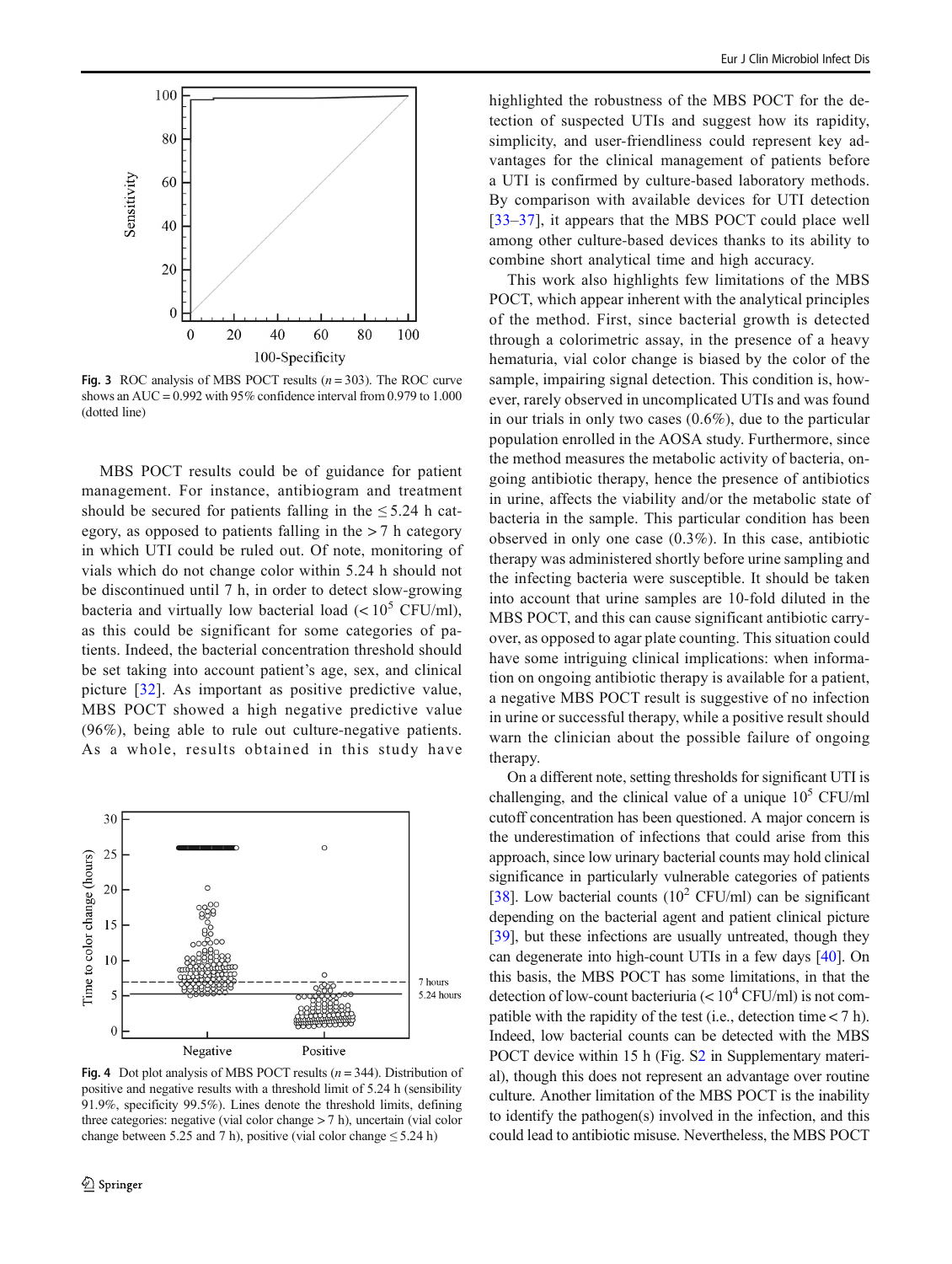<span id="page-6-0"></span>could be considered as an enrichment culture that could undergo further analysis according to resource availability, e.g., by direct MALDI-TOF analysis for monomicrobic samples or routine plating for polymicrobic associations, as inferred by microscopy examination of Gram stains of MBS POCTpositive samples [\[41\]](#page-7-0).

In conclusion, the MBS POCT is a simple and efficient diagnostic tool, which holds promise for improving UTI detection at the patient bedside. Notably, it provides a precise negative predictive value in few hours, allowing early exclusion of high bacterial load UTI diagnosis, with a positive impact on patient management, laboratory workload, and healthcare-associated costs.

Acknowledgments The authors gratefully acknowledge Dr. Andreas Bergmann (Sphingotec GmbH, 16761 Hennigsdorf, Germany), Dr. Metod Miklus, Dr. Robert Hellmich, and Dr. Paul Scigalla (Oncoprevent GmbH, 16761 Hennigsdorf, Germany) for the helpful discussions, and MBS Diagnostics Ltd (London, UK) as vial providers.

Author's contributions GA and PV conceived the study. GA and SDS designed the study and coordinated the research. VC, VF, RM, and MO performed the experimental work. AA, VC, and VF collected the data. AA and LM analyzed the data and drafted the manuscript. VC, VF, FL, and OS contributed to interpret the data and revise the article. GA, SDS, and PV critically reviewed the article. The authors warrant that all the authors have contributed substantially to the manuscript and approved the final submission.

Funding information This work has been partially supported by Marjan Miklus Stiftung, Zur Forderung der Forschung, 16761 Hennigsdorf, Germany, by Waltraut Bergmann Stiftung, Zur Forderung von Wissenschaft und Forschung, 16556 Borgsdorf, Germany, and by two national grants: Sviluppo Lazio spa, 00198 Roma, Italy [grant number FILAS- RS-2009-1026], and the National Funding for Centers of Excellence (Science Department, Roma Tre University - MIUR, Articolo 1, Commi 314–337 Legge 232/2016).

## Compliance with ethical standards

Conflict of interest The authors declare that they have no conflict of interest.

Informed consent Informed consent was obtained from all individual participants included in the study.

Ethical approval All procedures performed in studies involving human participants were in accordance with the ethical standards of the institutional and/or national research committee (from Ethical Committee of Azienda Ospedaliera Sant'Andrea on 2019/01/14; from Ethical Committee of Istituto Dermopatico dell'Immacolata on 2017/05/25) and with the 1964 Helsinki declaration and its later amendments or comparable ethical standards.

Open Access This article is distributed under the terms of the Creative Commons Attribution 4.0 International License (http:// creativecommons.org/licenses/by/4.0/), which permits unrestricted use, distribution, and reproduction in any medium, provided you give appropriate credit to the original author(s) and the source, provide a link to the Creative Commons license, and indicate if changes were made.

## References

- 1. Hanna-Wakim RH, Ghanem ST, El Helou MW, Khafaja SA, Shaker RA, Hassan SA, Saad RK, Hedari CP, Khinkarly RW, Hajar FM, Bakhash M, El Karah D, Akel IS, Rajab MA, Khoury M, Dbaibo GS (2015) Epidemiology and characteristics of urinary tract infections in children and adolescents. Front Cell Infect Microbiol 5:45. <https://doi.org/10.3389/fcimb.2015.00045>
- 2. Flores-Mireles AL, Walker JN, Caparon M, Hultgren SJ (2015) Urinary tract infections: epidemiology, mechanisms of infection and treatment options. Nat Rev Microbiol 13(5):269–284. [https://](https://doi.org/10.1038/nrmicro3432) [doi.org/10.1038/nrmicro3432](https://doi.org/10.1038/nrmicro3432)
- 3. Lai KK, Fontecchio SA (2002) Use of silver-hydrogel urinary catheters on the incidence of catheter-associated urinary tract infections in hospitalized patients. Am J Infect Control 30(4):221–225
- 4. Gould CV, Umscheid CA, Agarwal RK, Kuntz G, Pegues DA (2010) Guideline for prevention of catheter-associated urinary tract infections. Infect Control Hosp Epidemiol 31(4):319–326. [https://](https://doi.org/10.1086/651091) [doi.org/10.1086/651091](https://doi.org/10.1086/651091)
- 5. Thuan PL, Loren GM (2001) Empirical therapy for uncomplicated urinary tract infections in an era of increasing antimicrobial resistance: a decision and cost analysis. Clin Infect Dis 33(5):615–621. <https://doi.org/10.1086/322603>
- 6. Wilson MI, Gaido L (2004) Laboratory diagnosis of urinary tract infections in adult patients. Clin Infect Dis 38:1150
- 7. Foxman B (2010) The epidemiology of urinary tract infection. Nat Rev Urol 7:653–660
- 8. Maki DG, Tambyah PA (2001) Engineering out the risk for infection with urinary catheters. Emerg Infect Dis 7(2):342–347
- 9. Arason VA, Sigurdsson JA (2010) The problems of antibiotic overuse. Scand J Prim Health Care 28(2):65–66. [https://doi.org/10.](https://doi.org/10.3109/02813432.2010.487652) [3109/02813432.2010.487652](https://doi.org/10.3109/02813432.2010.487652)
- 10. Linhares I, Raposo T, Rodrigues A, Almeida A (2015) Incidence and diversity of antimicrobial multidrug resistance profiles of uropathogenic bacteria. BioMed Research International 2015, Article ID 354084:11 pages. <https://doi.org/10.1155/2015/354084>
- 11. Bryce A, Hay AD, Isabel Lane IF, Thornton HV, Wootton M, Costelloe C (2016) Global prevalence of antibiotic resistance in paediatric urinary tract infections caused by Escherichia coli and association with routine use of antibiotics in primary care: systematic review and meta-analysis. BMJ 352:i939. [https://doi.org/10.](https://doi.org/10.1136/bmj.i939) [1136/bmj.i939](https://doi.org/10.1136/bmj.i939)
- 12. Gupta K, Sahm DF, Mayfield D, Stamm WE (2001) Antimicrobial resistance among uropathogens that cause community-acquired urinary tract infections in women: a nationwide analysis. Clin Infect Dis 33(1):89–94. <https://doi.org/10.1086/320880>
- 13. Mandal J, Acharya NS, Buddhapriya D, Parija SC (2012) Antibiotic resistance pattern among common bacterial uropathogens with a special reference to ciprofloxacin resistant Escherichia coli. Indian J Med Res 136(5):842–849
- 14. Baerheim A (2012) Empirical treatment of uncomplicated cystitis. Scand J Prim Health Care 30(1):1–2. [https://doi.org/10.3109/](https://doi.org/10.3109/02813432.2012.649629) [02813432.2012.649629](https://doi.org/10.3109/02813432.2012.649629)
- 15. NIHR Diagnostic Evidence Cooperative Oxford (2016) Point-ofcare testing for urinary tract infections. Horizon Scan Report 0045
- 16. Waisman Y, Zerem E, Amir L, Mimouni M (1999) The validity of the uriscreen test for early detection of urinary tract infection in children. Pediatrics 104(4)
- 17. Holm A, Cordoba G, Sørensen TM, Jessen LR, Siersma V, Bjerrum L (2015) Point of care susceptibility testing in primary care - does it lead to a more appropriate prescription of antibiotics in patients with uncomplicated urinary tract infections? Protocol for a randomized controlled trial. BMC Fam Pract 16:106. [https://doi.org/10.1186/](https://doi.org/10.1186/s12875-015-0322-x) [s12875-015-0322-x](https://doi.org/10.1186/s12875-015-0322-x)